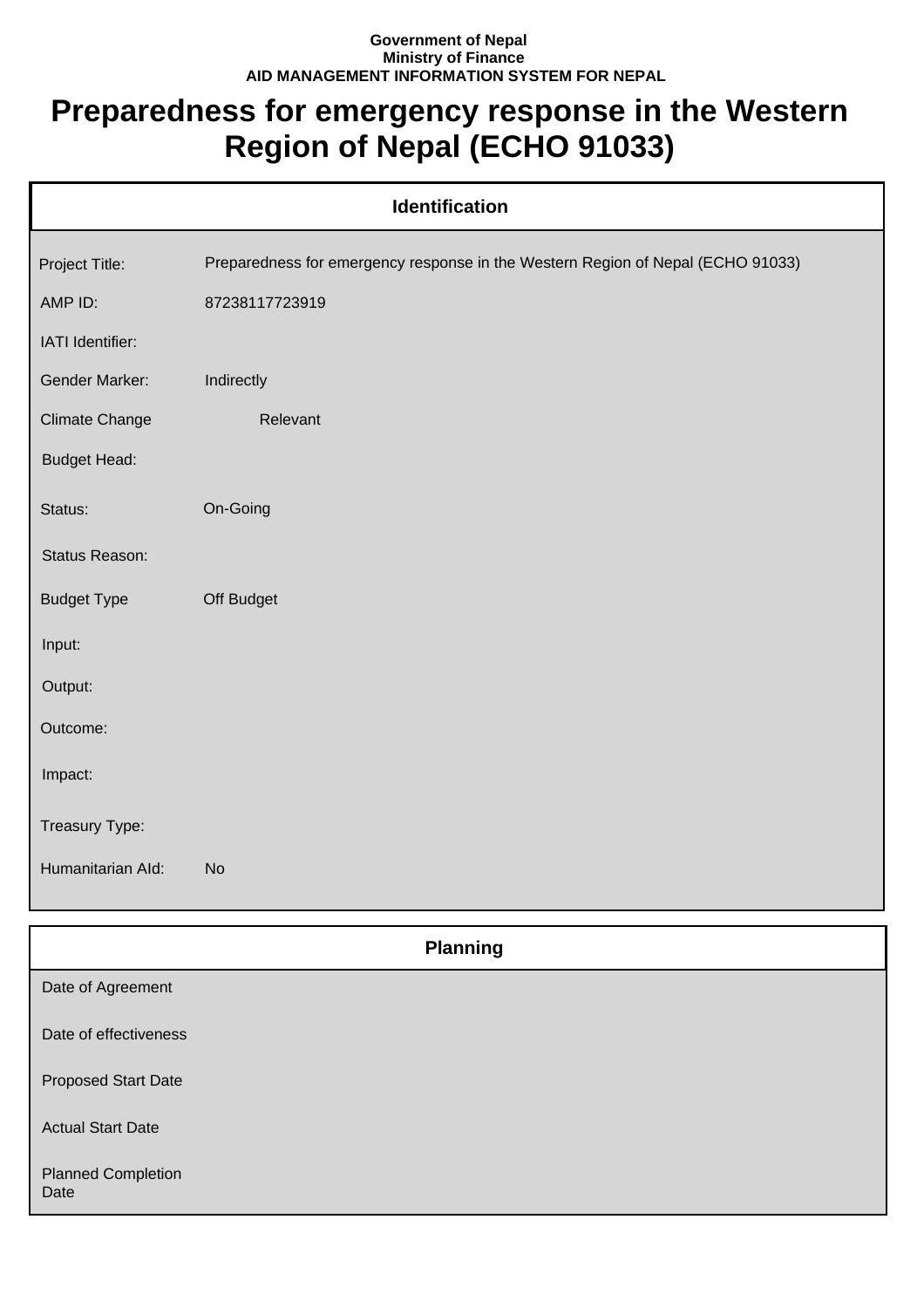| <b>Location</b> |            |
|-----------------|------------|
| Location        | Percentage |
| Province 5      | 50.0%      |
| Karnali Pradesh | 50.0%      |

| <b>National Plan</b>                                                                                      |            |
|-----------------------------------------------------------------------------------------------------------|------------|
| Program                                                                                                   | Percentage |
| [ Planning and Statistics ] [ Good Governance and Human Rights ] [ National Development ]<br>Plan (NDP) ] | 100.0%     |

| <b>Sector</b>                                   |            |
|-------------------------------------------------|------------|
| Sector                                          | Percentage |
| Nepal Sector Classification LOCAL DEVELOPMENT 0 | 100.0%     |

| <b>Implementing/Executing Agency</b> |        |  |
|--------------------------------------|--------|--|
| Donor                                |        |  |
| European Union                       | 0.0%   |  |
| <b>Responsible Organization</b>      |        |  |
| Ministry of Home Affairs             | 100.0% |  |
| <b>Executing Agency</b>              |        |  |
| European Union                       | 100.0% |  |
| <b>Implementing Agency</b>           |        |  |
| Denmark                              | 100.0% |  |

|                     |                       |                            | <b>Funding</b>                |            |                     |
|---------------------|-----------------------|----------------------------|-------------------------------|------------|---------------------|
| Transaction<br>Date | Type of<br>Assistance | Mode of<br>Payment         | Post Earthquake<br>Assistance | Commitment | <b>Disbursement</b> |
|                     |                       | <b>UNDISBURSED BALANCE</b> |                               | null       |                     |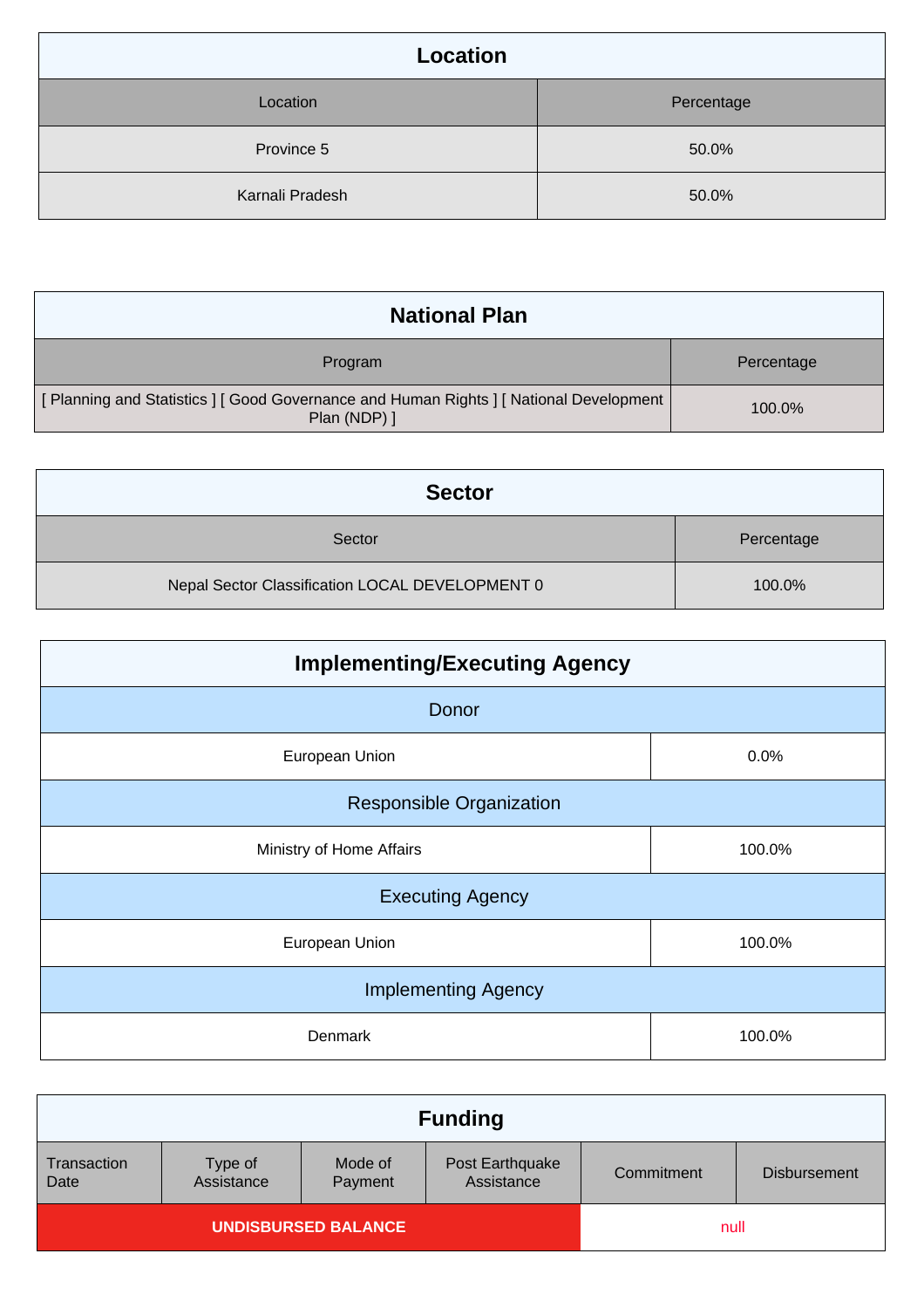| Transaction<br>Date        | Type of<br>Assistance                          | Mode of<br>Payment    | Post Earthquake<br>Assistance | Commitment | <b>Disbursement</b> |
|----------------------------|------------------------------------------------|-----------------------|-------------------------------|------------|---------------------|
|                            |                                                |                       | <b>European Union</b>         |            |                     |
|                            |                                                |                       | <b>Actual</b>                 |            |                     |
| 5/28/2019                  | Grant Aid                                      | <b>Direct Payment</b> | No                            | 1,119,800  |                     |
| 8/1/2019                   | Grant Aid                                      | Direct Payment        | No                            | 10         | 892,080             |
|                            | <b>Total</b><br>1,119,800<br>892,080           |                       |                               |            |                     |
|                            | Total (European Union)<br>1,119,800<br>892,080 |                       |                               |            |                     |
| <b>UNDISBURSED BALANCE</b> |                                                |                       | 227,720                       |            |                     |

| <b>Progress Achieved</b>       |  |
|--------------------------------|--|
| Progress Achieved:             |  |
| Key Problems:                  |  |
| Steps Taken to Solve Problems: |  |

| <b>Funding Information</b>        |             |  |
|-----------------------------------|-------------|--|
| <b>Total Actual Commitment</b>    | 1,119,800   |  |
| <b>Total Planned Commitment</b>   | $\mathbf 0$ |  |
| <b>Total Actual Disbursement</b>  | 892,080     |  |
| <b>Total Planned Disbursement</b> | $\mathbf 0$ |  |
|                                   |             |  |